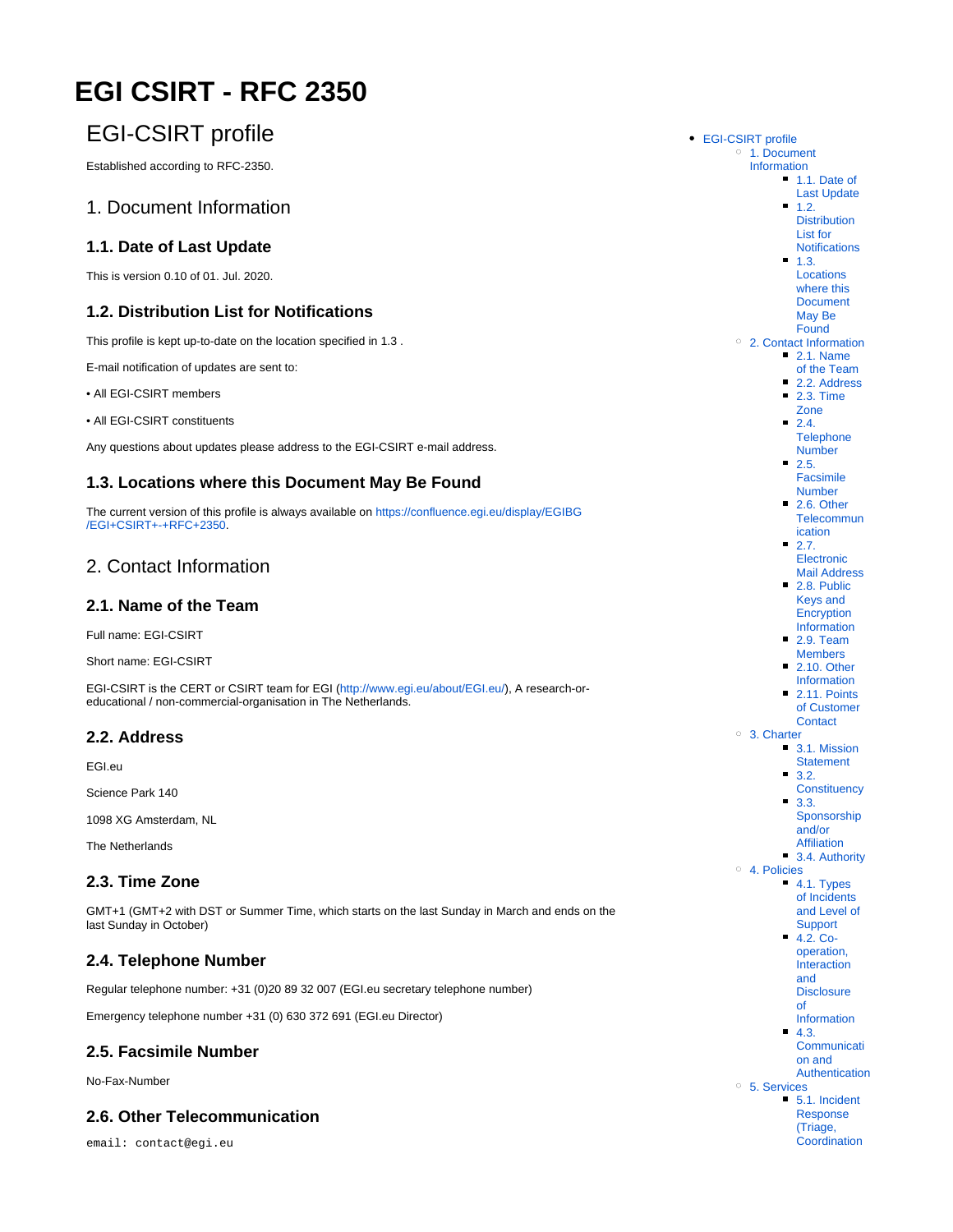#### **2.7. Electronic Mail Address**

#### [abuse@egi.eu](mailto:abuse@egi.eu)

This address can be used to report all security incidents to which relate to the EGI-CSIRT constituency, including copyright issues, spam and abuse.

#### <span id="page-1-0"></span>**2.8. Public Keys and Encryption Information**

PGP/GnuPG is supported for secure communication.

The current EGI-CSIRT team-key can be found on

[https://wiki.egi.eu/wiki/EGI\\_CSIRT:PGP](https://wiki.egi.eu/wiki/EGI_CSIRT:PGP)

and is also present on the public key servers.

Please use this key when you want/need to encrypt messages that you send to EGI-CSIRT. When due, EGI-CSIRT will sign messages using the same key.

When due, sign your messages using your own key please - it helps when that key is verifiable using the public key servers.

#### <span id="page-1-1"></span>**2.9. Team Members**

No information is provided about the EGI-CSIRT team members in public.

#### <span id="page-1-2"></span>**2.10. Other Information**

See the EGI-CSIRT webpages [https://wiki.egi.eu/wiki/EGI\\_CSIRT:Main\\_Page](https://wiki.egi.eu/wiki/EGI_CSIRT:Main_Page) and <https://csirt.egi.eu/>

#### <span id="page-1-3"></span>**2.11. Points of Customer Contact**

Regular cases: use EGI-CSIRT e-mail address.

Regular response hours: Monday-Friday, 09:00-17:00 (except public holidays (Christmas, New Years eve, Easter)).

EMERGENCY cases: send e-mail with EMERGENCY in the subject line.

#### <span id="page-1-4"></span>3. Charter

#### <span id="page-1-5"></span>**3.1. Mission Statement**

The mission of EGI-CSIRTis to co-ordinate the resolution of IT security incidents related to their constituency (see 3.2), and to help prevent such incidents from occurring.

#### <span id="page-1-6"></span>**3.2. Constituency**

The constituency for EGI-CSIRTis EGI.eu [\(http://www.egi.eu/about/EGI.eu/](http://www.egi.eu/about/EGI.eu/)) A research-or-educational /not-for-profit foundation established under Dutch law in The Netherlands. This constituency consists of: An overview of the 50+ above mentioned integrated RPs/ participating countries and resource centers are in: <https://www.egi.eu/federation/data-centres/>

#### <span id="page-1-7"></span>**3.3. Sponsorship and/or Affiliation**

EGI-CSIRTis part of Egi.eu, is a not-for-profit foundation established under Dutch law to coordinate and manage the European Grid Infrastructure (EGI) federation on behalf of its participants: National Grid Initiatives (NGIs) and European International Research Organisations (EIROS).

#### <span id="page-1-8"></span>**3.4. Authority**

The team coordinates security incidents on behalf of their constituency and has the authority to remove Resource Centers from its infrastructure (EGI). The team is however expected to make operational recommendations in the course of their work. Such recommendations can include but are not limited to remove Resource Centers from its infrastructure (EGI). The implementation of such recommendations is not a responsibility of the team, but solely of those to whom the recommendations were made.

[and](#page-2-3)  [Resolution\)](#page-2-3) [5.2.](#page-2-4)  **Proactive [Activities](#page-2-4)** [6. Incident](#page-2-5)  [reporting](#page-2-5)  [Forms](#page-2-5) [7.](#page-2-6) 

[Disclaimers](#page-2-6)

## <span id="page-1-10"></span><span id="page-1-9"></span>4. Policies